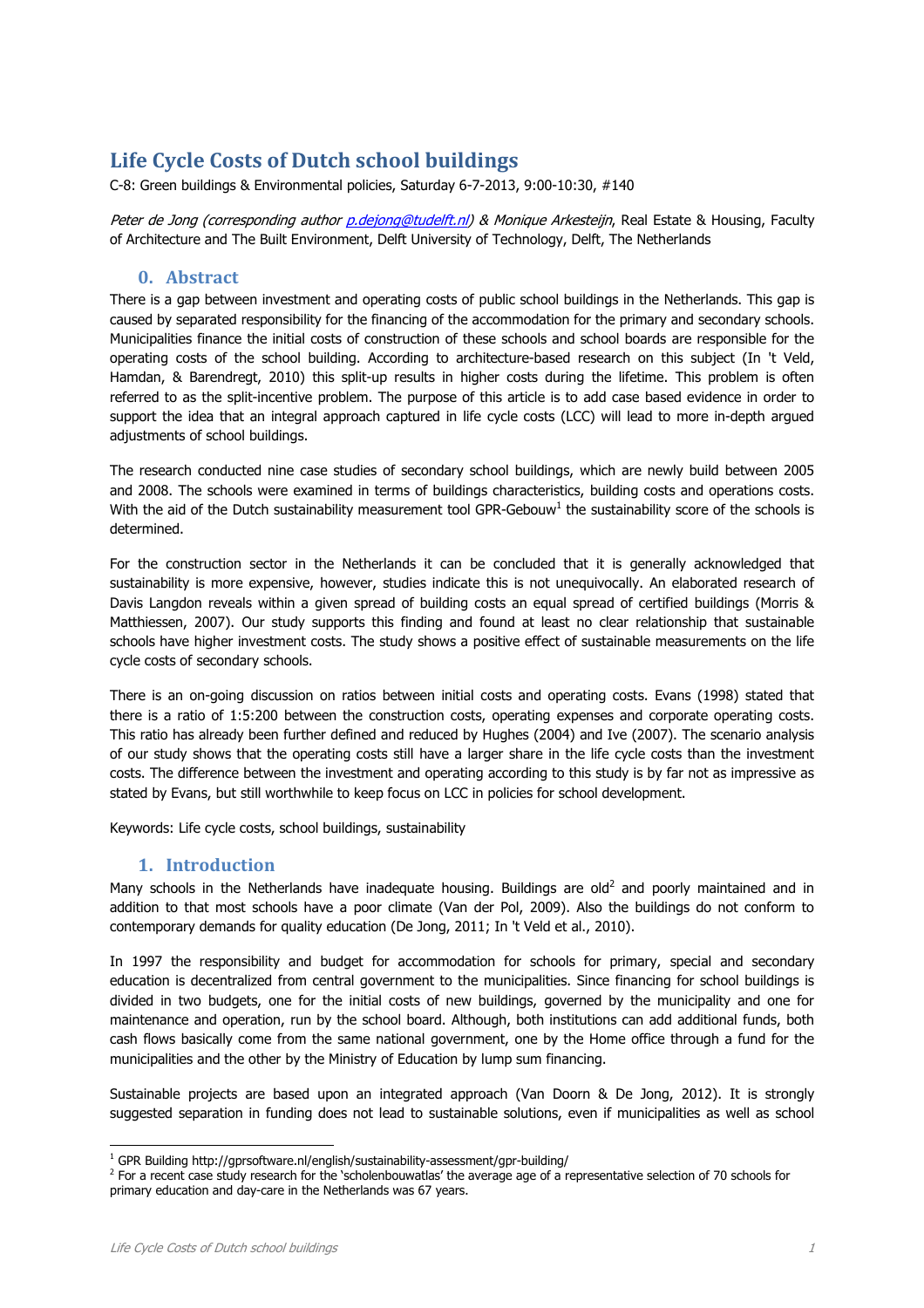boards are trying hard. The idea that low investment budget will results in cost overrun of the lifecycle costs is commonly accepted. However, Hughes (2004) already showed the lack of proper data on operating costs. So there is a need to gather data in order to quantify such a judgements.

It is also difficult to determine the compound cost overrun where the budget is focussing on the initial approach, resulting in an as-is approach for the operation budget. In an ideal situation one should be able to compare initial and operating costs in a life cycle costs model of schools within and outside the system in order to come to an evidence-based conclusion. A first step towards such a comparison is the analysis of the performance of schools in the given situation.

This analysis is conducted on nine case studies of secondary school buildings which are newly build between 2005 and 2008, within the portfolio of HEVO, a specialised project management organisation<sup>3</sup> by Jasper van Langen during his graduation (2012)<sup>4</sup>. These schools were examined in terms of buildings characteristics, building costs and operations costs. First the research method is explained and as an example one case, Trinitas College of Johannes Bosco is described. The next element in this paper is the cross-case analysis over the nine cases with detailed conclusions, after which more generic conclusions are drawn and discussed.

# **2. Research process**

The main question of this research is: how do newly built school buildings for middle-level applied education (MBO)<sup>5</sup> perform on life cycle costs?

For homogeneous data collection the cases are selected within this same typology of schools, by its nature dedicated to practical training and classroom learning under similar conditions (official requirements and financial boundaries). For this reason, as well as for logistical reasons all cases are newly build between 2005 and 2008, all connected by to a single real estate consultancy company.

For each case the collected data was:

- general data on the school
- drawings, as supplied for the building permit
- energy calculations (EPC) also as supplied for this permit
- investment calculations, source municipality/governing body of the school
- operating costs for 2 years, source governing body of the school
	- o energy use
	- o cleaning
	- o maintenance (preventive) and service

Drawings and energy calculations are used to conduct the GPR Building calculations. Based upon the cost data the LCC-calculations are elaborated on a 40 year base<sup>6</sup>. For comparison between cases all costs are recalculated to costs per m² GFA.

#### **Rationale for the selection of sustainability tools**

The cross case analyses will be directed to the life cycle costs approach, relating costs performance with sustainable performance. Based upon an all-encompassing evaluation (Van Langen, 2012) of several theories on sustainable building, like Trias Energetica (Van den Dobbelsteen, 2008) and Cradle to cradle (McDonough & Braungart, 2002), the need for flexibility as a sustainable concept (Remøy, de Jong, & Schenk, 2011) and comparison of measurement tools like BREEAM.nl<sup>7</sup>, LEED<sup>8</sup>, GreenCalc+<sup>9</sup> and EVR (De Jonge, 2005), EPC and GPR Building, the last two tools are selected. EPC stands for the Energy Performance Coefficient which includes an in-

ł

<sup>3</sup> www.hevo.nl

<sup>&</sup>lt;sup>4</sup> The student was guided by the authors.

<sup>&</sup>lt;sup>5</sup> Middle-level applied education takes up to four years. Those who complete their training can start work or go on to another form of education. It prepares students for a wide range of occupations. Holders of a level 4 MBO certificate may go on to higher professional education (HBO).

<sup>&</sup>lt;sup>6</sup> A debatable choice: the previously mentioned research on primary schools revealed an average age of 67 years, suggesting lifetimes are going towards 80 years. At the same time the cases showed numerous conversions.

<sup>7</sup> www.breeam.nl

<sup>8</sup> www.usgbc.org/leed

<sup>&</sup>lt;sup>9</sup> www.greencalc.com/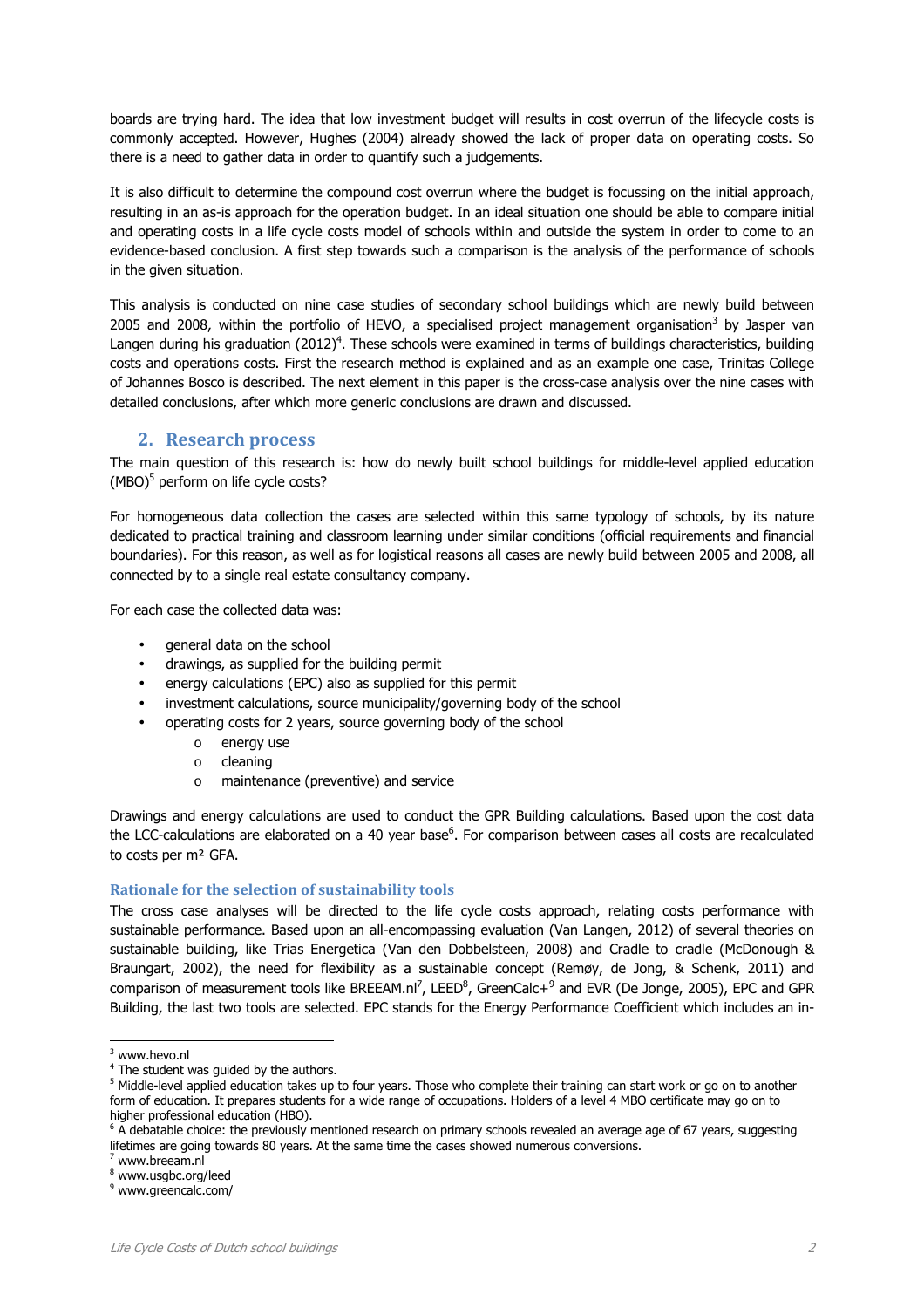depth calculation method; a calculation in which, based upon standardised consumption the energy demand is elaborated, resulting in a numeral. The Dutch building code has defined the limit for this value per function. In 2011, the EPC for newly built houses was refined from 0.8 to 0.6. In 2009 the EPC for utility buildings were already sharpened by an average of 20%.

GPR Building is an assessment tool for comparative ranking of the sustainable performance. In the GPR division is made in 5 themes: Energy, Environment, Health, User Quality and Future Value. Being a compulsory standard, the EPC is the main component of the energy theme.



Figure 1 Presentation of GPR results, on the left some remarkable qualities (in this case social secure, proper state of maintenance, good daylight and accessibility and good environmental materials) and the energy label, and on the right the performance on the 5 themes: Energy, Environment, Health, User Quality and Future Value.

The selection of tools is not a disqualification of the other tools evaluated, but the selected tools provide the best match with tools used by the municipality, easing comparison.

## **3. Life cycle costs**

The life cycle costs are calculated based on the European standard (NEN-ISO, 2008), see also Figure 2. For this study, the environment costs are not taken into account. An exit value is applied as an alternative. Although environment costs do take a prominent place in the overview of WLC and LCC elements (NEN-ISO, 2008, p. 6), the examples in this standard allow exclusion (NEN-ISO, 2008, p. 7). For an advanced approach including these environment costs other methods such as the EVR could have been used. Without compulsion figures on these environmental costs are not supplied by facility management nor used by commercial partners.



Figure 2 Graphical representation of costs (NEN-ISO, 2008)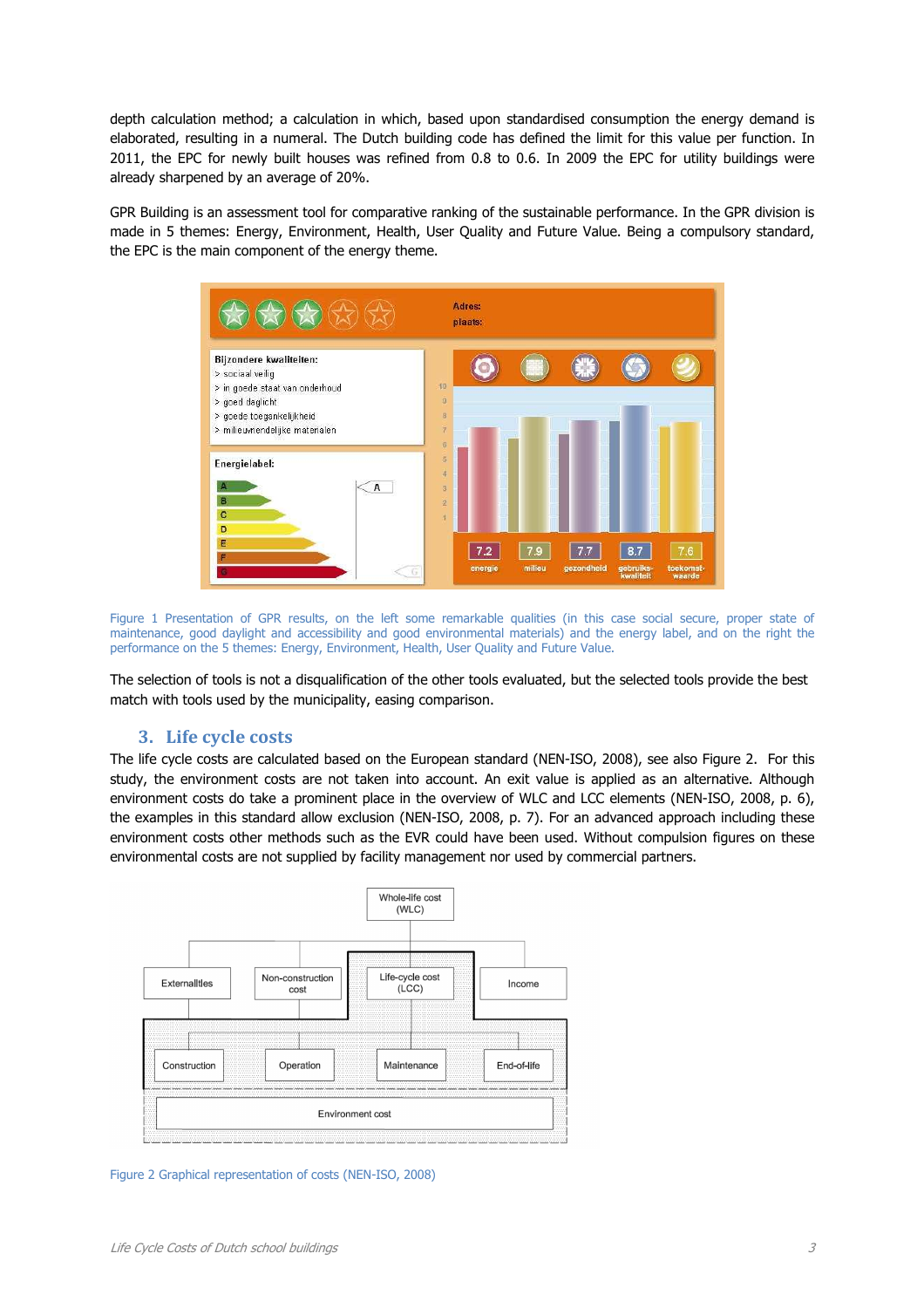The period of analysis is 40 years, after which a residual value is calculated, assuming that the actual operating costs continue to be the same in the remainder of the lifespan. Such an approach suggests an afterlife following this period of use in the designated function, meaning that the final End-of-life costs for demolition is not considered.

In the life cycle costs calculations the following parameters are applied.

- Standard inflation 2.1% Although the current inflation (June 2013) is substantially higher, long term inflation tends towards the level of 2.1%.
- Energy inflation 6.8% Based upon comparison between standard allowance for schools and energy prices over the last decade (2012), but decreasing at the moment.
- Discount rate of 4% Applied in the calculation of discounted cash flows, selected for similarity with calculations used by the municipality.
- Interest rate 3% Applied in the calculation of initial costs with the same argument.

The outcome of life cycle costs calculations is strongly influenced by the selection of these figures. To what extent should the current situation be taken into account – it is expected the sharp edges of the crises will flatten out again, so e.g. a more long term average interest rate is used. Energy inflation is decreasing at the moment, but depending on the sources, will stabilise (optimistic scenario/industry) or increase (IEA). The increase could be extensively according to many scientist concerned with depletion of resources.

# **4. Case Trinitas College, Johannes Bosco**

The case of the Johannes Bosco is elaborated here as an example being a representative case.

| General data                            | Trinitas College, Building<br>Johannes Bosco                 |
|-----------------------------------------|--------------------------------------------------------------|
| Location                                | Heerhugowaard, the<br>Netherlands                            |
| Number of students<br>(counted at 2010) | 1200 at Johannes Bosco, of<br>total 2300 at Trinitas College |
| Year completed                          | 2007                                                         |
| Architect                               | De Jong Gortemaker Algra                                     |
| Investment costs<br>(price index 2012)  | € 14.900.000,- ex. VAT<br>€ 1.150 / $m^2$ GFA                |

The building Johannes Bosco belongs to the Trinitas College, together with the Han Fortmann College. Both departments were procured at the same time.



Figure 3 View on courtyard

The Johannes Bosco building contains two building blocks. The upper part houses mainly classrooms. The lower part contains sports centres and rooms for technical education. Both blocks are linked together with a footbridge on the first floor.

| Design attributes      |        |                | Shape factors (Gerritse, 2007) |      |                |
|------------------------|--------|----------------|--------------------------------|------|----------------|
| Gross floor area (GFA) | 12,942 | m <sup>2</sup> | Stacking                       |      |                |
| Usable area (UA)       | 11,867 | m <sup>2</sup> | Compactness 0.47 Façade/GFA    |      |                |
| Facade                 | 6,035  | m <sup>2</sup> | Efficiency                     | 69   | % UA/GFA       |
| Roof                   | 5,161  | m <sup>2</sup> | GFA/student                    | 10.4 | m <sup>2</sup> |
| Traffic area           | 2.594  | m <sup>2</sup> | Av. room size                  | 47.5 | m <sup>2</sup> |

The building blocks are using different installation systems. The 'theory'-block is using heath storage in combination with floor heating. The ceilings are half open with mechanical balance ventilation and heath recovery. The block for practical education is using a standard concept with high efficiency boilers and radiators. The calculated energy label is A. In GPR-scores on energy 7.1, environment 7.4, health 7.7, user quality 8.9 and future value 7.7.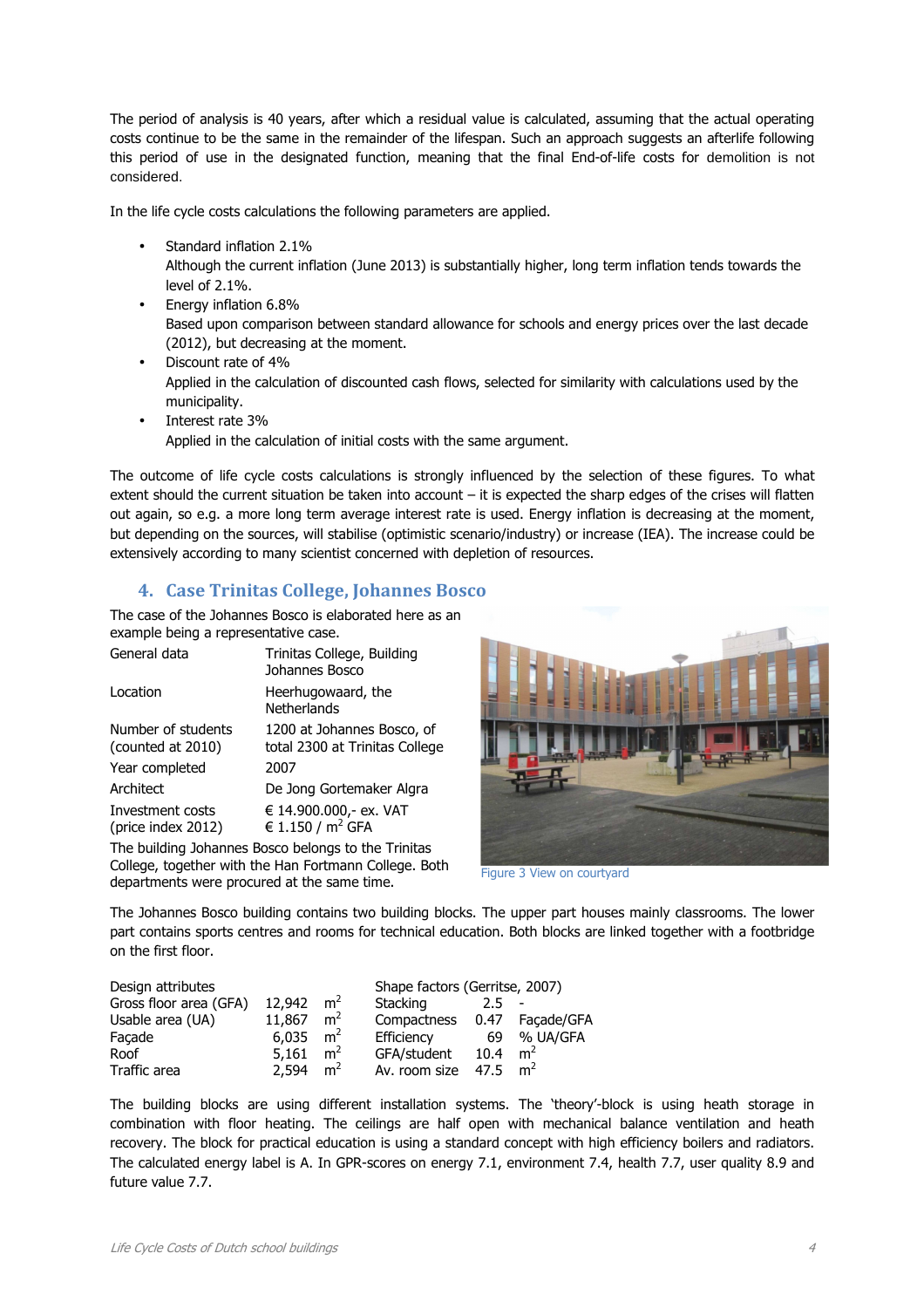The Johannes Bosco is a so-called IFD (industrial flexible and demountable) building. There are no bearing inner walls. Due to the grid system the building is very flexible, causing the high score on future value. By integration of networks for audio, video, building control, security, phone and ICT based upon Ethernet with glass fibre and a duct system materials are reduced and fully demountable and recyclable.



Figure 4 Sport centre Figure 5 Hallway in theory building Figure 6 Auditorium



This school has a multiple year maintenance schedule for 40 years used for reservation for replacement.

| Operating costs                        | 2009                    | 2010                    | Average per $m^2$ GFA |  |  |
|----------------------------------------|-------------------------|-------------------------|-----------------------|--|--|
| Energy                                 | € 102.982 € 100.357     |                         | € 8,10                |  |  |
| Cleaning                               | € 156.751 $\in$ 125.522 |                         | € 11,00               |  |  |
| Replacement                            | € 259.011 $\in$ 282.130 |                         | € 20,90               |  |  |
| Maintenance                            | € 64.852                | € 74.752                | € 5,40                |  |  |
| Total                                  |                         | € 602,446 $\in$ 514,210 | € 36,00               |  |  |
| Table 1 Operating costs Johannes Bosco |                         |                         |                       |  |  |

The calculation of the life cycle costs, using the figures stated before, also depend on the exit value. Most municipalities use an exit value of 0 after 40 years. Although this is rather disputable given the fact that the stock shows a longer actual lifetime, this approach is used for comparison in order to make a cross case analysis. The initial construction costs are treated in an accounting approach, also practised by the municipalities, delivering a net present value of depreciation and interest.

## **5. Cross case analysis**

The first result of the cross case analysis is the average compound building related operating costs of  $\epsilon$  46 /m<sup>2</sup> GFA. These costs, energy, cleaning and maintenance is 92% of the total operating costs, resulting in an average of € 50 /m<sup>2</sup> GFA. This building related average is based on the benchmark of HEVO (**◊**) and the cases of Van Langen (**◊**).



Graph 1 Operating costs related to the year of building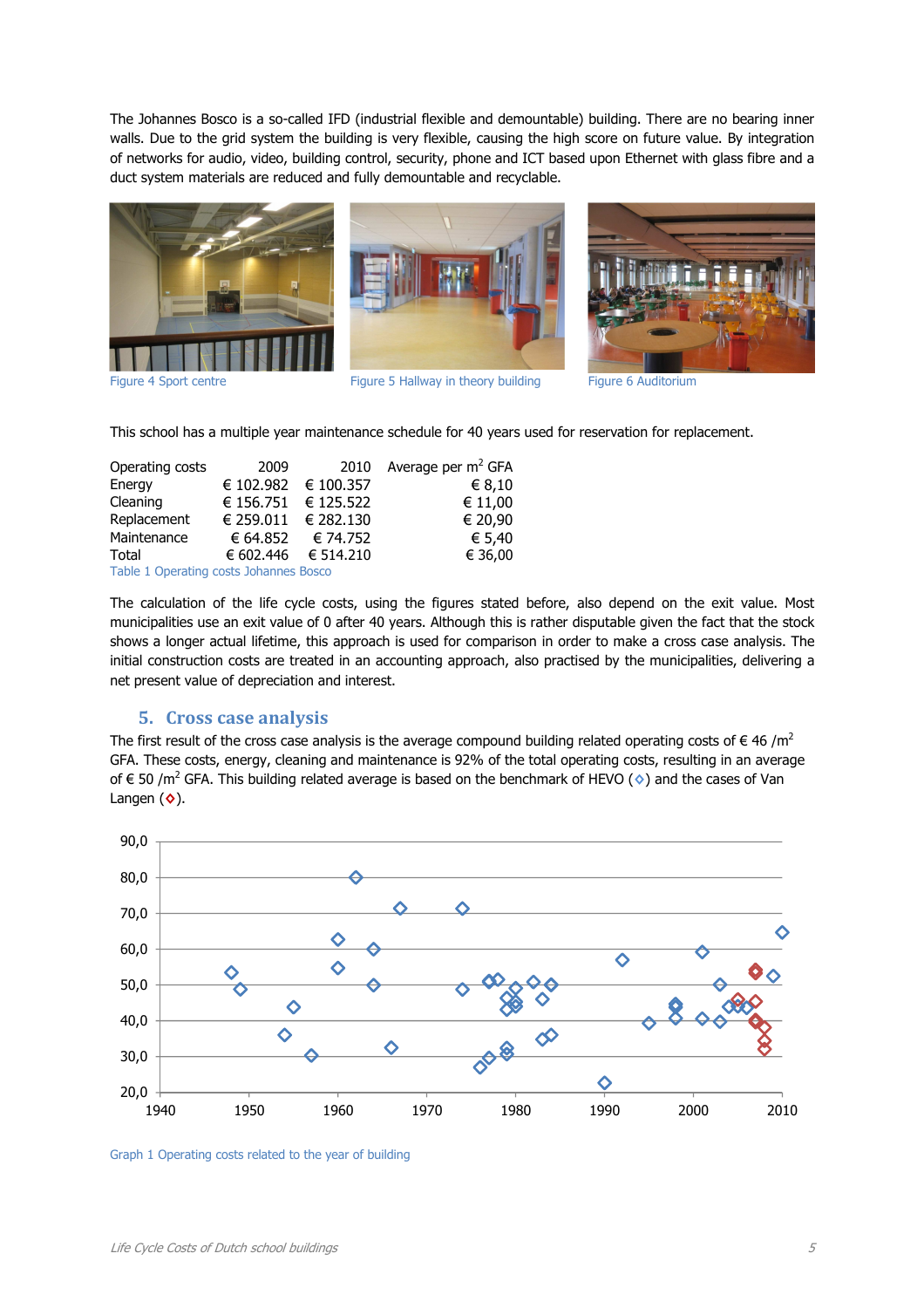The spread shown in this graph suggest there is still a lot to improve. A more detailed case-based explanation is needed in order to understand why a single school can score almost 4 times higher in operating costs compared to the lowest score (and how they can deal with it). The dataset consists of schools for applied education as well as theoretical education. The operating costs per m<sup>2</sup> GFA of the theoretical education is slightly higher ( $\in$  51 /m<sup>2</sup> GFA) compared to applied education ( $\epsilon$  42-43 /m<sup>2</sup> GFA). This may seem remarkable since applied education would take more maintenance, but the applied education is more voluminous, causing a better score per m<sup>2</sup> GFA: (theoretical education has 9.4  $m^2$  GFA per student and applied education has 13.3  $m^2$ .

Hereafter the research is focussing on the 9 cases. The weighted average initial costs of these 9 newly built schools for middle-level applied education is  $\in$  1340 /m<sup>2</sup> GFA (price level 2010). A weighted average is used in order to reduce the impact of project size. The cases are roughly following the normal trend in which smaller buildings have higher building costs. The GFA varies from 4742 to 23742  $m^2$  where the building costs varies from 1242 to 1539 €/m<sup>2</sup> GFA. All cases are analysed on building characteristics like efficiency, shape, stacking and compactness, not resulting in any arguments for excluding cases as outliers. Efficiency varies from 69% to 79% (usable floor space/GFA) which is normal in this typology.

Graph 2 Energy Graph 3 Environment Graph 4 Health Graph 5 User Quality Graph 6 Future Value A B D C E F HI G €1.000 €1.100 €1.200 €1.300 €1.400 €1.500 €1.600 5 6 7 8 9 10 A C B D  $\mathsf{F}$  H  $\mathsf{F}$  I G €1.000 €1.100 €1.200 €1.300 €1.400 €1.500 €1.600 €1.700 5 6 7 8 9 10 A C B D E F G HI €1.000 €1.100 €1.200 €1.300 €1.400 €1.500 €1.600 €1.700 5 6 7 8 9 10

As explained previously GPR is used for evaluation of the sustainable characteristics.





The vertical axis shows the initial costs per  $m^2$  GFA, on the horizontal axis the GPR-score is given (a higher score is a better performance).

The range in the GPR-score is in most graphs narrow, causing questions with the use of trend lines. However a declining trend line is remarkable, suggesting increased building costs do not lead to improved performance, or at least money spend on other issues.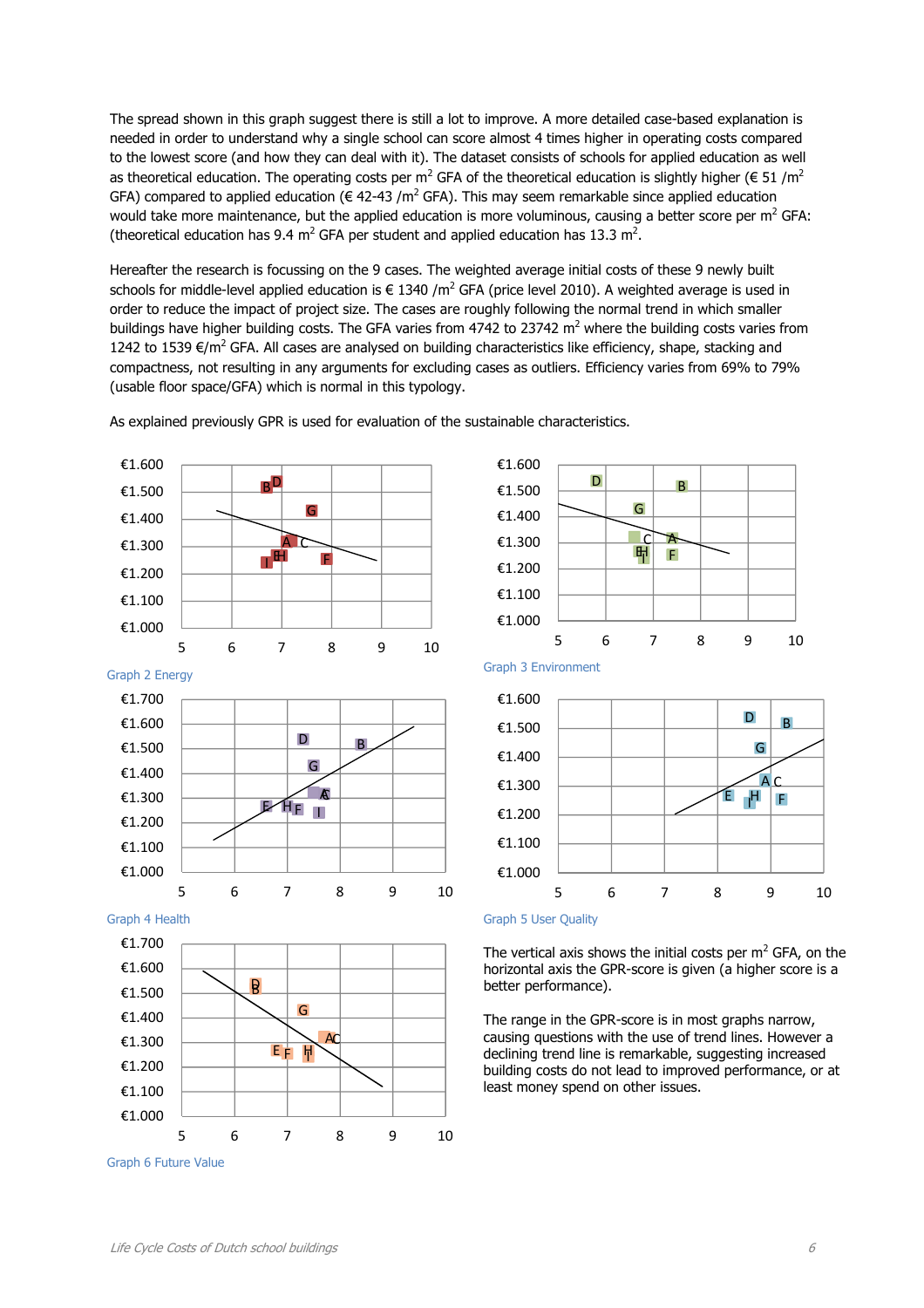Also in comparable graphs in which the EPC, the theoretical performance is related to the actual costs of energy, are showing that those buildings which should be more energy efficient do not reach this expectation in all cases. In the majority of these 9 cases it is the other way around, leading to a negative trend line. During the research it appeared several schools had difficulties with an optimal regulation of their installations.

The best performing schools on energy costs have floor heating and use low temperature of the water for the heating of the building. The bandwidth of the gas / heating costs for buildings with floor heating is between  $\epsilon$ 1.80 - € 5.50 per square meter GFA and for buildings that are heated by radiators € 4.00 - € 8.10 per square meter GFA. Also the optimum in energy costs can be perceived by buildings with floor heating, low temperature heating possibly in combination with soil storage.

The maintenance costs are responsibility for 16% of the life cycle costs. These costs are difficult to compare, because the maintenance strategy and the long-term maintenance planning period have a major impact on the actual and accounted costs made for maintenance.

Cleaning costs take a share of 15% of life cycle costs. The data in this study shows that the outsourcing to a cleaning company saves on cleaning delivery. The bandwidth of the cleaning of schools where the cleaning is performed in-house is between € 11.50 - € 22.70 per square meter GFA and schools where it is outsourced between € 8.00 - € 11.00 per square meter GFA. An optimization of the cleaning costs must therefore be sought mainly in the organization. The materialization of the building also has a limited influence.

#### **Life cycle costs**

In the table below the resulting LCC per case are given. Due to different circumstances there are the LCC varies a lot. E.g. in cases A, C and H cleaning is outsourced, with an average of cleaning at  $\in$  9.2 /m<sup>2</sup> GFA while the others take care of cleaning themselves with an average of  $\in$  16.4 /m<sup>2</sup> GFA.

| Case | <b>Name</b>                       | LCC per $m2$ |
|------|-----------------------------------|--------------|
| A    | Johannes Bosco                    | € 2932       |
| в    | Niekée                            | € 3201       |
| C    | Sevenwolden                       | € 2915       |
| D    | <b>Connect College</b>            | € 3240       |
| F    | Casparus College                  | € 3167       |
| F    | Insula College                    | € 3539       |
| G    | Lek en Linge                      | € 2719       |
| н    | SG Were Di                        | € 2627       |
|      | <b>Westerpoort College</b>        | € 2822       |
|      | Table 2 LCC cases (no exit value) |              |

Case H, the comprehensive school Were Di is doing well due to:

- Low initial costs of € 1267 per m<sup>2</sup> GFA
- Very low cleaning costs of € 8,50 per m<sup>2</sup> GFA
- Average maintenance costs of  $\in$  14,70 per m<sup>2</sup> GFA
- Low energy costs of  $\in$  12,10 per m<sup>2</sup> GFA

Case F, the Insula college is not doing well due to:

- Low initial costs of € 1255 per m<sup>2</sup> GFA
- High cleaning costs of  $\epsilon$  20 per m<sup>2</sup> GFA
- Low maintenance costs of  $\in$  11,60 per m<sup>2</sup> GFA
- Very high energy costs of  $\epsilon$  22,60 per m<sup>2</sup> GFA

The good news for this school is the provisional situation. They have had many problems with temperature control, for which even mobile air conditioning units are deployed. It took a long time to regulate all systems.

As stated before, LCC calculations are highly conditional upon the economic parameters, for which different scenarios are applied. The ratio between initial capital costs and operating costs varies in these scenarios from 1.15 to 1.59 with for the standard (or most expected) scenario the result is 1.37.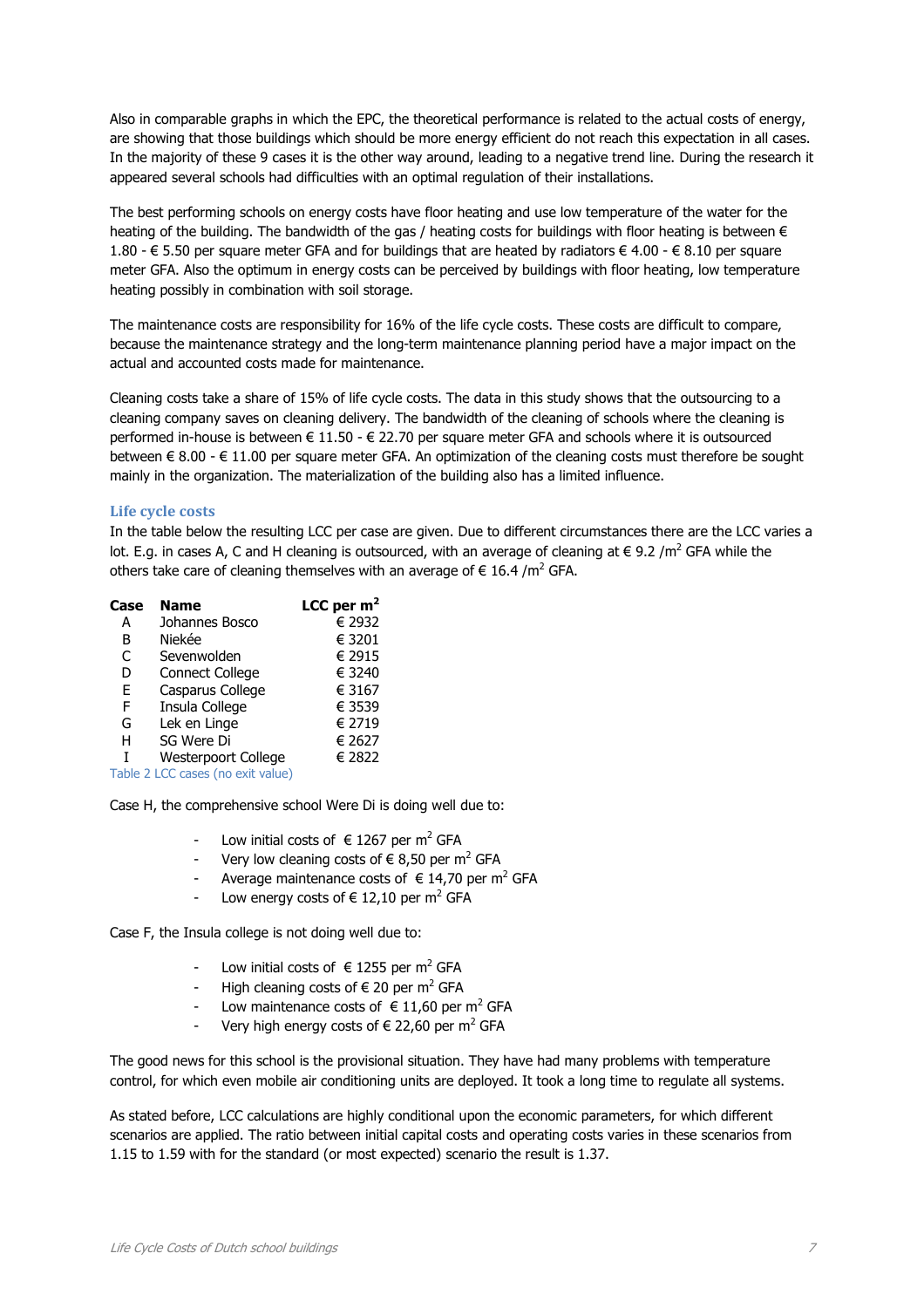

#### Graph 7 division of LCC in the standard scenario

#### **6. Conclusion**

Within the design process the focus should be directed to optimisation of initial costs as well as operating costs. This should be the emphasis of both the architect and other advisors, but especially those with a long term stake in the building.

With regard to the discussion on ratios the overestimating of the impact of operating costs (1:5:200) with the publication of Evans (1998) is seen as a setback. By research of Hughes (2004) and Ive (2007) these ratios are diminished to a more recognisable bandwidth of 1:0,4-1,5:12-15, still depending on the applied discount rate and the considered building type. The results of our study fit well in this bandwidth, with a ratio of 1:1,15-1,59 for the initial costs versus the operating costs (discounted with 4% compared to 7% by Ive). This reduced ratio could be interpreted as operating costs are not that important which is not true. The possible gains will not be that impressive as it would be on the previous 1:5, but still the operating costs exceed the initial costs. Further improvement of buildings may in fact bring down the operating costs below the initial costs, reaching a better total result. In the end the ratio is only a tool to get the focus in the right direction, while the real target will be given by more absolute yearly costs figures. The cases are not dealing with the corporate operating costs, the last factor in the Evans' ratio. However, in the educational sector 79% off all costs are taken by staffing costs. In this perspective the contribution of the housing related costs are still modest, where cost cutting on building costs only will have a small positive impact on the overall feasibility, and may have a large negative impact on the staff performance. Steering on quality will only have negative financial consequences in some cases, but a large positive impact on life cycle cost and user appreciation.

Tools like GPR and BREEAM are dealing with a similar problem as observed in the ratios, lacking the dynamics of a holistic integral evaluation. On forehand a division in categories is made, e.g. energy versus other elements, where an element is rewarded a certain weight. Optimising or excelling on a certain element, however should have impact on the weight of that element in relation to the other elements. E.g. working on a zero energy building is increasing the impact of energy in the justification, where in some tools better performance leads to a lesser impact. In hindsight the cases are giving evidence the importance of the process at starting to use the building is underestimated; it took a while for some of the buildings to start performing as suggested by design, while in most cases the theoretical performance (EPC) is not reached at all.

The common fallacy that more sustainable buildings are more expensive is proven wrong again. In our cases the lesser expensive buildings are even performing slightly better on GPR-performance. At the same time the number of cases is not convincing enough for giving final evidence against this fallacy. Also the study is conducted with lifetimes of 40 years. It will be essential to research this aspect more into depth, with more realistic lifetimes up to 80 years, taking all the accompanying effects into account.